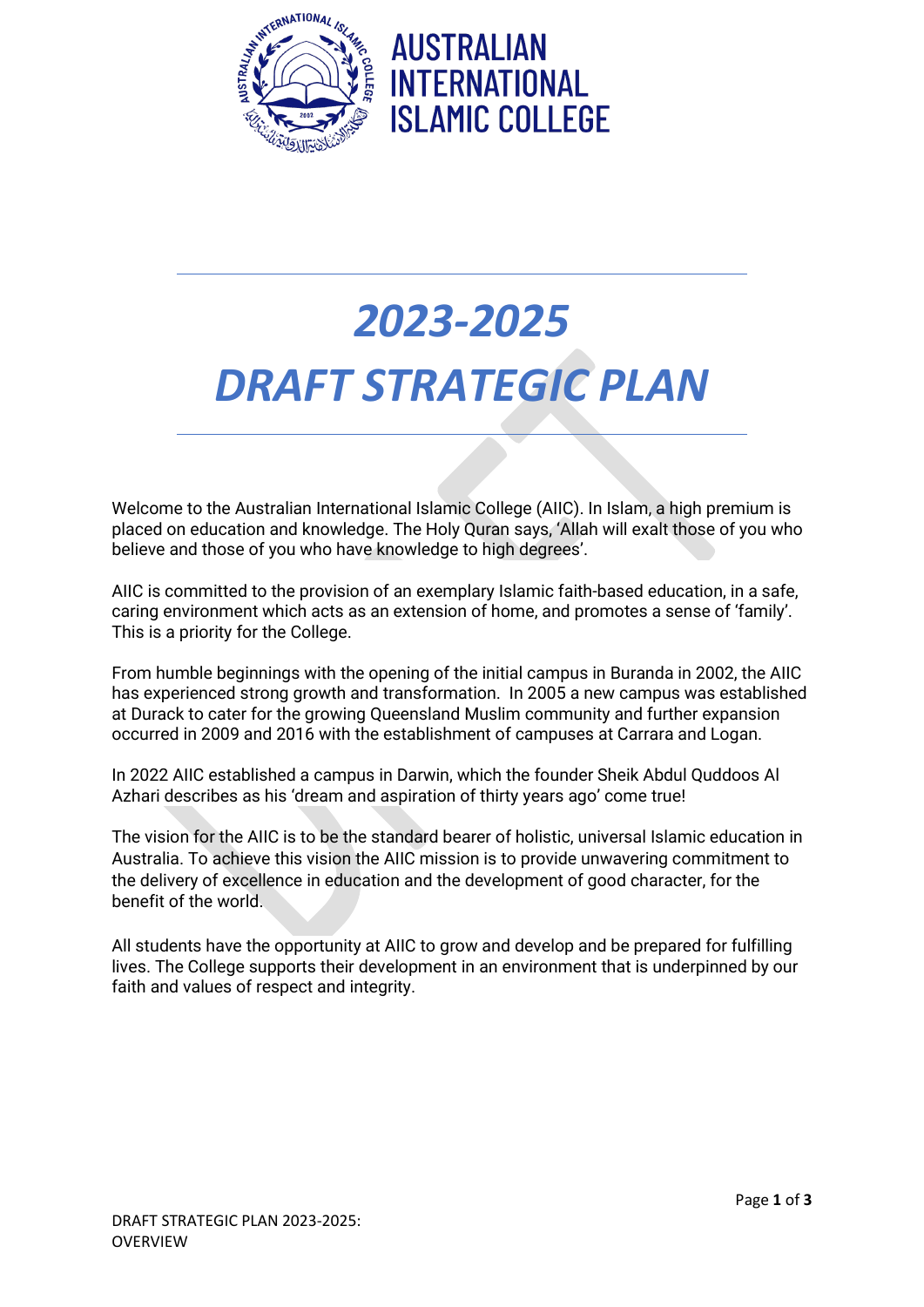

## **AUSTRALIAN INTERNATIONAL ISLAMIC COLLEGE**

**AIIC provides an outstanding, holistic education that "promotes excellence and equity, and provides the opportunity for young Australians to become confident and creative individuals, successful life-long learners, and active and informed members of the community." (The 2019 Mparntive) Declaration)** 

'Excellence in education, character and service' – the College motto underpins the AIIC commitment to continuous improvement and development across the organisation. The improvement agenda, that addresses four themes:

- the development of a positive, unified Islamic culture across all five campuses
- improvement in academic achievement and support for student learning
- engaged internal stakeholders
- engaged external stakeholders

This agenda requires effective, corporate governance, management and administration that provides:

- **recognition of first nations peoples and their connection with Muslim peoples and cultures.**
- **commitment to international education, partnerships and international exchange with sister schools around the world.**
- legal registration, compliance and accreditation with the appropriate government agencies
- on-going financial viability
- the provision and management of contemporary facilities, infra-structure, equipment, and digital capability which support the educational programs
- the development of a shared services approach to business and administration.

Effective governance will ensure the development and enhancement of a consistent, wholeschool approach to the implementation of the prophetic model, by:

- embedding the Islamic faith, culture, spirituality and principles of care and compassion that focuses on the development of character, in a sacred environment, underpinned by Quranic principles and the prophetic model.
- delivering quality leadership, management, and administration across the organisation, with accountability a priority.
- focusing on capacity building, monitoring and improving staff and student performance, and positive and pro-active management of behaviour, in a culture of performance development and review.
- **providing an aligned, challenging academic program that focuses intentionally on high quality professional practice that aims to improve learning for all students, and is supported by quality resources.**
- **providing a future pathways approach that ensures students gain the skill to transition to further study and/or work and life success.**
- providing a range of quality co-curricular, sporting and performance opportunities, supported by high-quality, relevant and appropriate resources.
- providing a range of opportunities within and beyond the College community to build relationships and partnerships with parents and the broader community.